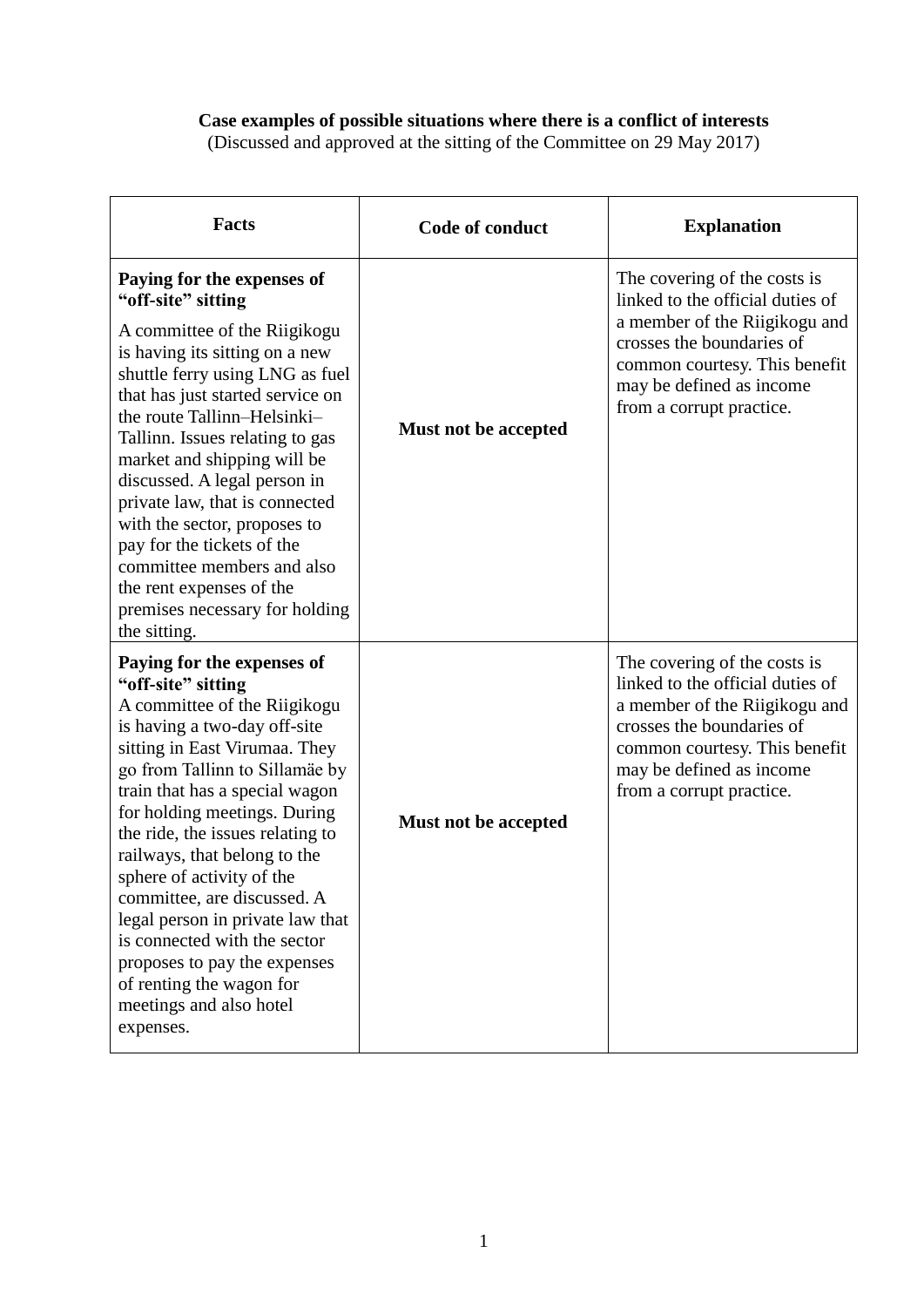| <b>Covering of expenses</b><br>relating to travel abroad<br>On the initiative the Estonian<br><b>Waste Management</b><br>Association, a trip to Ireland is<br>organised to get information<br>about waste management<br>under free market conditions.<br>The delegation is formed of<br>representatives of the Estonian<br><b>Waste Management</b><br>Association and local<br>governments, and members of<br>the committee of the<br>Riigikogu dealing with the<br>issue. A private company<br>dealing with waste<br>management in Estonia offers<br>to cover the expenses of the<br>members of the Riigikogu<br>relating to the trip abroad<br>(plane tickets,<br>accommodation, food). | Must not be accepted                                           | The covering of the costs is<br>linked to the official duties of<br>a member of the Riigikogu and<br>crosses the boundaries of<br>common courtesy. This benefit<br>may be defined as income<br>from a corrupt practice.                                                                                                                                                                                                                                                                                                                                                                                                        |
|-------------------------------------------------------------------------------------------------------------------------------------------------------------------------------------------------------------------------------------------------------------------------------------------------------------------------------------------------------------------------------------------------------------------------------------------------------------------------------------------------------------------------------------------------------------------------------------------------------------------------------------------------------------------------------------------|----------------------------------------------------------------|--------------------------------------------------------------------------------------------------------------------------------------------------------------------------------------------------------------------------------------------------------------------------------------------------------------------------------------------------------------------------------------------------------------------------------------------------------------------------------------------------------------------------------------------------------------------------------------------------------------------------------|
| Discussion of a Bill in a<br>Riigikogu committee<br>A committee is discussing the<br>Electricity Market Bill. The<br>partner of the chairperson of<br>the committee is the chair of<br>the board of a state company.<br>If the amendment enters into<br>force, it may bring along<br>increase of the revenues of the<br>state company.                                                                                                                                                                                                                                                                                                                                                    | The committee is informed<br>of the circumstances<br>described | This may give rise to<br>suspicions relating to the<br>personal material interests of<br>the chairperson of the<br>committee with regards to the<br>company chaired by their<br>partner. The statement of the<br>member of the committee shall<br>be recorded in the minutes.<br>It is recommended that in such<br>cases the chairperson of the<br>committee would not be in the<br>role of the leader of the<br>proceedings on the bill.<br>As laws are legislation of<br>general application, there is no<br>legal obligation to withdraw<br>oneself, but the best solution<br>would be to withdraw from the<br>discussions. |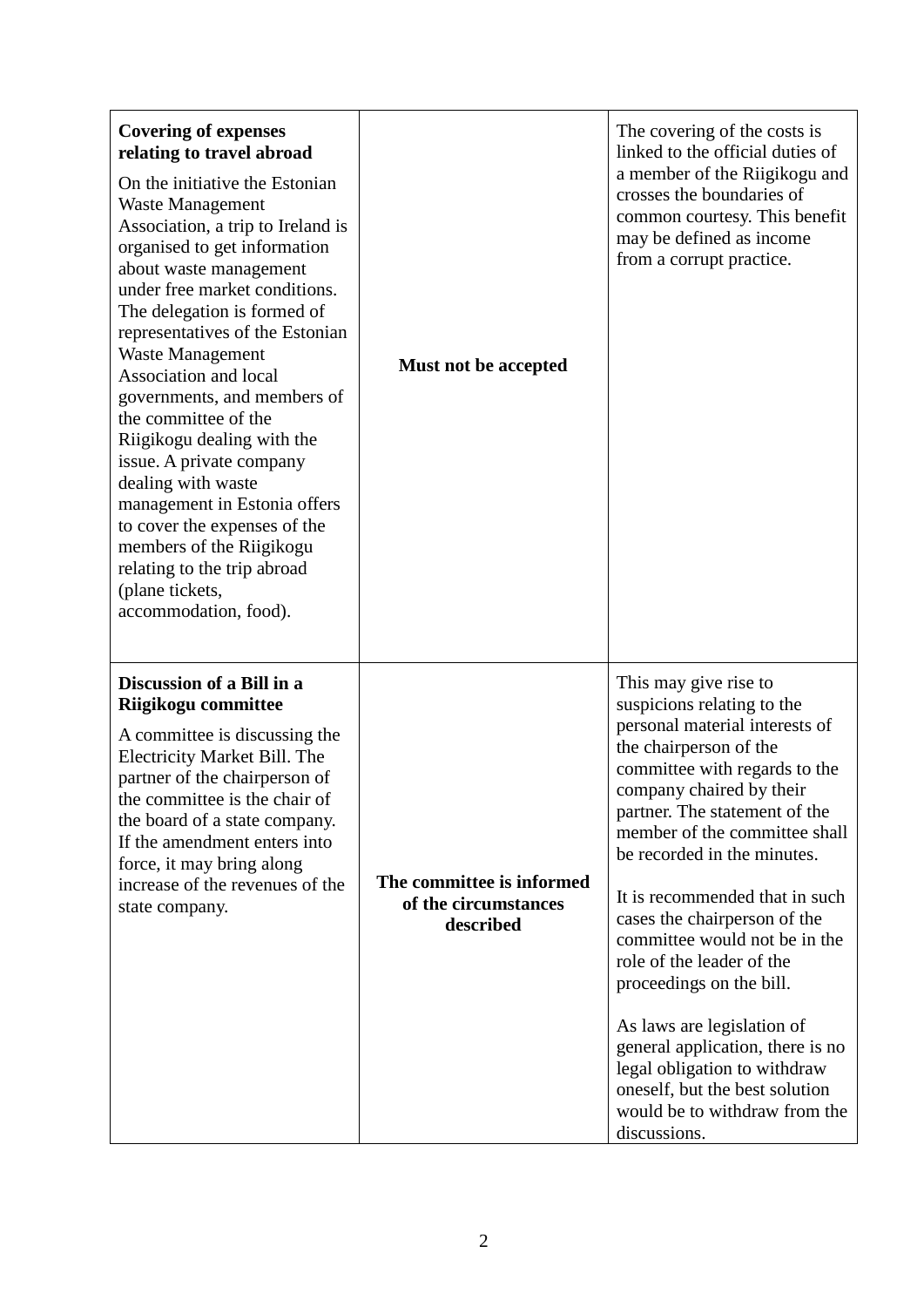| Gift from an high-ranking<br>foreign visitor to the<br><b>President of the Riigikogu</b><br>During a visit to Estonia, a<br>member of the House of<br>Representatives of the United<br>States visits the Riigikogu. At<br>the meeting, the President of<br>the Riigikogu is presented a<br>Tiffany tray with the guest's<br>autograph. | May be accepted | It is a gift to a collective body,<br>which is a recognised form of<br>courtesy in diplomacy and<br>international relations. The<br>Board of the Riigikogu decides<br>how to keep and exhibit the<br>gift. |
|----------------------------------------------------------------------------------------------------------------------------------------------------------------------------------------------------------------------------------------------------------------------------------------------------------------------------------------|-----------------|------------------------------------------------------------------------------------------------------------------------------------------------------------------------------------------------------------|
|----------------------------------------------------------------------------------------------------------------------------------------------------------------------------------------------------------------------------------------------------------------------------------------------------------------------------------------|-----------------|------------------------------------------------------------------------------------------------------------------------------------------------------------------------------------------------------------|